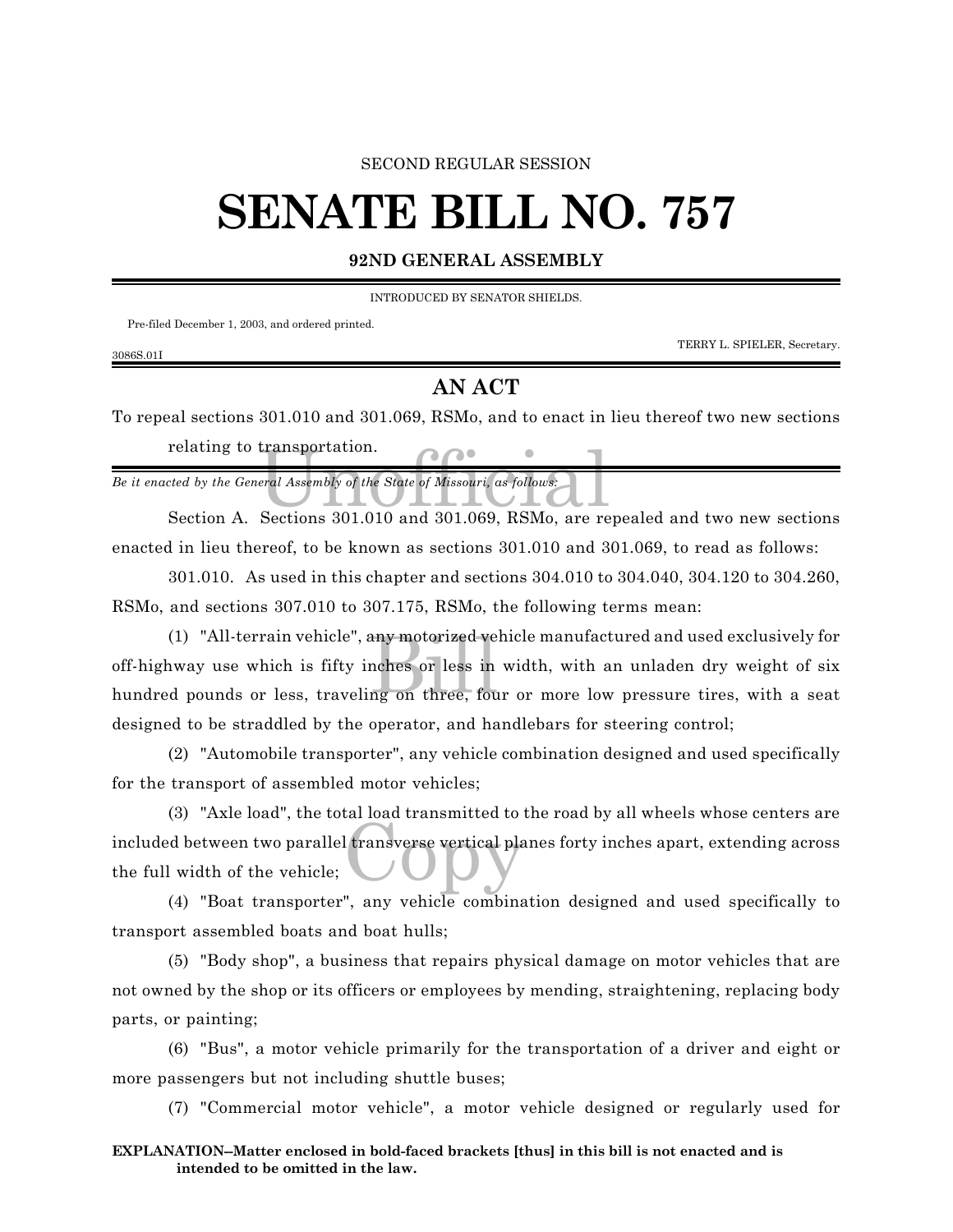carrying freight and merchandise, or more than eight passengers but not including vanpools or shuttle buses;

(8) "Cotton trailer", a trailer designed and used exclusively for transporting cotton at speeds less than forty miles per hour from field to field or from field to market and return;

(9) "Dealer", any person, firm, corporation, association, agent or subagent engaged in the sale or exchange of new, used or reconstructed motor vehicles or trailers;

(10) "Director" or "director of revenue", the director of the department of revenue;

(11) "Driveaway operation", the movement of a motor vehicle or trailer by any person or motor carrier other than a dealer over any public highway, under its own power singly, or in a fixed combination of two or more vehicles, for the purpose of delivery for sale **[**or**],** for delivery either before or after sale**, or for the purpose of transporting vehicles in transit from one place to another by driveaway or towaway methods**;

rame of the power unit of a truck tractor-semi<br>vith a dromedary may carry part of a load w<br>n with a semitrailer; (12) "Dromedary", a box, deck, or plate mounted behind the cab and forward of the fifth wheel on the frame of the power unit of a truck tractor-semitrailer combination. A truck tractor equipped with a dromedary may carry part of a load when operating independently or in a combination with a semitrailer;

(13) "Farm tractor", a tractor used exclusively for agricultural purposes;

(14) "Fleet", any group of ten or more motor vehicles owned by the same owner;

(15) "Fleet vehicle", a motor vehicle which is included as part of a fleet;

ne modified comparison:<br>weight of vehicle (16) "Fullmount", a vehicle mounted completely on the frame of either the first or last vehicle in a saddlemount combination;

(17) "Gross weight", the weight of vehicle and/or vehicle combination without load, plus the weight of any load thereon;

(18) "Hail-damaged vehicle", any vehicle, the body of which has become dented as the result of the impact of hail;

(19) "Highway", any public thoroughfare for vehicles, including state roads, county roads and public streets, avenues, boulevards, parkways or alleys in any municipality;

nues, boulevards, park<br>ay", a highway which<br>surfaced in such a ma (20) "Improved highway", a highway which has been paved with gravel, macadam, concrete, brick or asphalt, or surfaced in such a manner that it shall have a hard, smooth surface;

(21) "Intersecting highway", any highway which joins another, whether or not it crosses the same;

(22) "Junk vehicle", a vehicle which is incapable of operation or use upon the highways and has no resale value except as a source of parts or scrap, and shall not be titled or registered;

(23) "Kit vehicle", a motor vehicle assembled by a person other than a generally recognized manufacturer of motor vehicles by the use of a glider kit or replica purchased from an authorized manufacturer and accompanied by a manufacturer's statement of origin;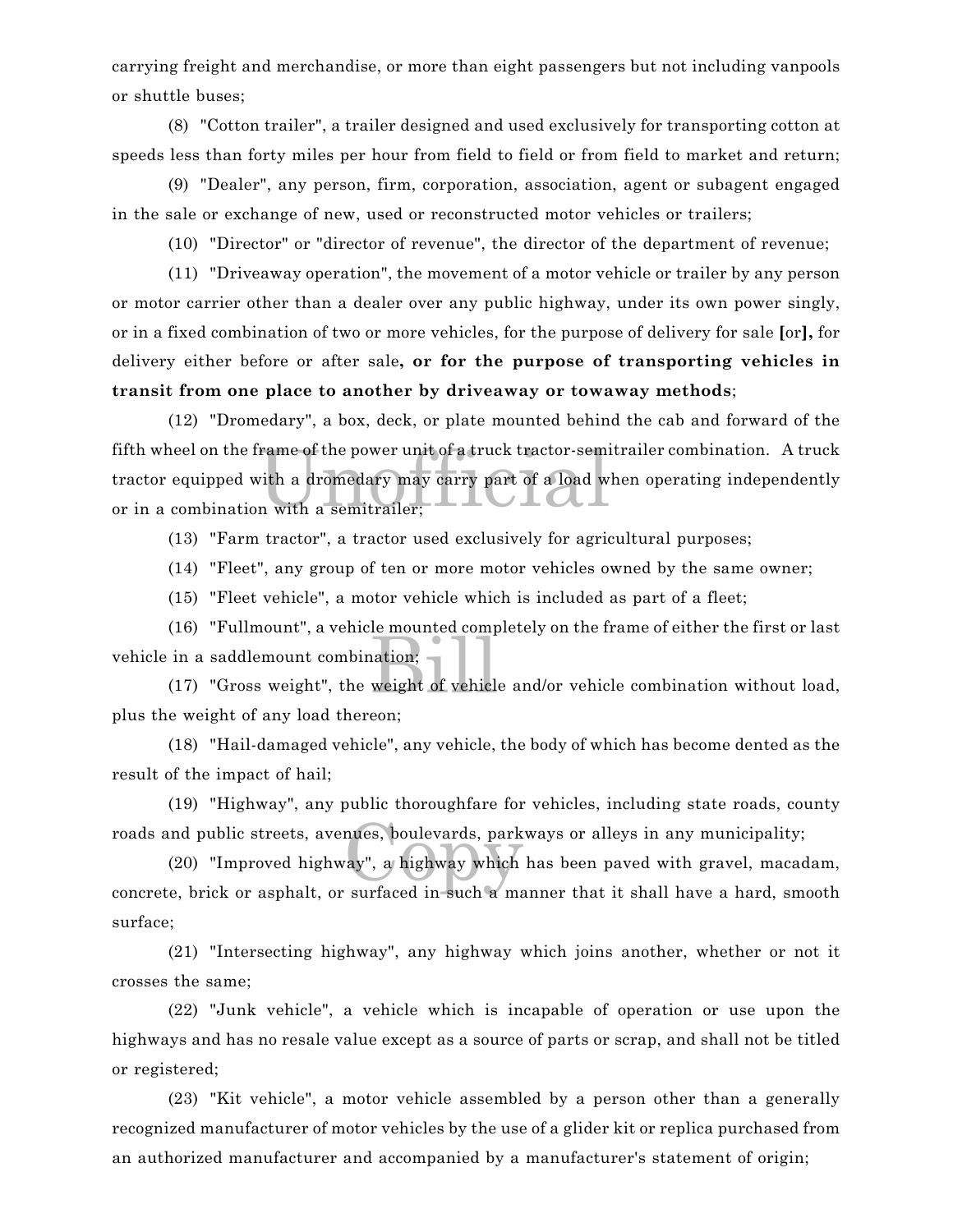(24) "Land improvement contractors' commercial motor vehicle", any not-for-hire commercial motor vehicle the operation of which is confined to:

(a) An area that extends not more than a radius of one hundred miles from its home base of operations when transporting its owner's machinery, equipment, or auxiliary supplies to or from projects involving soil and water conservation, or to and from equipment dealers' maintenance facilities for maintenance purposes; or

(b) An area that extends not more than a radius of **[**twenty-five**] fifty** miles from its home base of operations when transporting its owner's machinery, equipment, or auxiliary supplies to or from projects not involving soil and water conservation. Nothing in this subdivision shall be construed to prevent any motor vehicle from being registered as a commercial motor vehicle or local commercial motor vehicle;

mmercial motor vehicle whose property-carr<br>portation of property owned by any person<br>or from a farm owned by such person or u (25) "Local commercial motor vehicle", a commercial motor vehicle whose operations are confined solely to a municipality and that area extending not more than fifty miles therefrom, or a commercial motor vehicle whose property-carrying operations are confined solely to the transportation of property owned by any person who is the owner or operator of such vehicle to or from a farm owned by such person or under the person's control by virtue of a landlord and tenant lease; provided that any such property transported to any such farm is for use in the operation of such farm;

here on the past<br>narvested forest<br>re than a fifty-mi if the truck does exce<br>ithstanding any other<br>woight limits roquired (26) "Local log truck", a commercial motor vehicle which is registered pursuant to this chapter to operate as a motor vehicle on the public highways of this state, used exclusively in this state, used to transport harvested forest products, operated solely at a forested site and in an area extending not more than a fifty-mile radius from such site, carries a load with dimensions not in excess of twenty-five cubic yards per two axles with dual wheels, and is not operated on the national system of interstate and defense highways described in Title 23, Section 103(e) of the United States Code, does not have more than four axles and does not pull a trailer which has more than two axles. A local log truck may not exceed the limits required by law, however, if the truck does exceed such limits as determined by the inspecting officer, then notwithstanding any other provisions of law to the contrary, such truck shall be subject to the weight limits required by such sections as licensed for eighty thousand pounds;

(27) "Local transit bus", a bus whose operations are confined wholly within a municipal corporation, or wholly within a municipal corporation and a commercial zone, as defined in section 390.020, RSMo, adjacent thereto, forming a part of a public transportation system within such municipal corporation and such municipal corporation and adjacent commercial zone;

(28) "Log truck", a vehicle which is not a local log truck and is used exclusively to transport harvested forest products to and from forested sites which is registered pursuant to this chapter to operate as a motor vehicle on the public highways of this state for the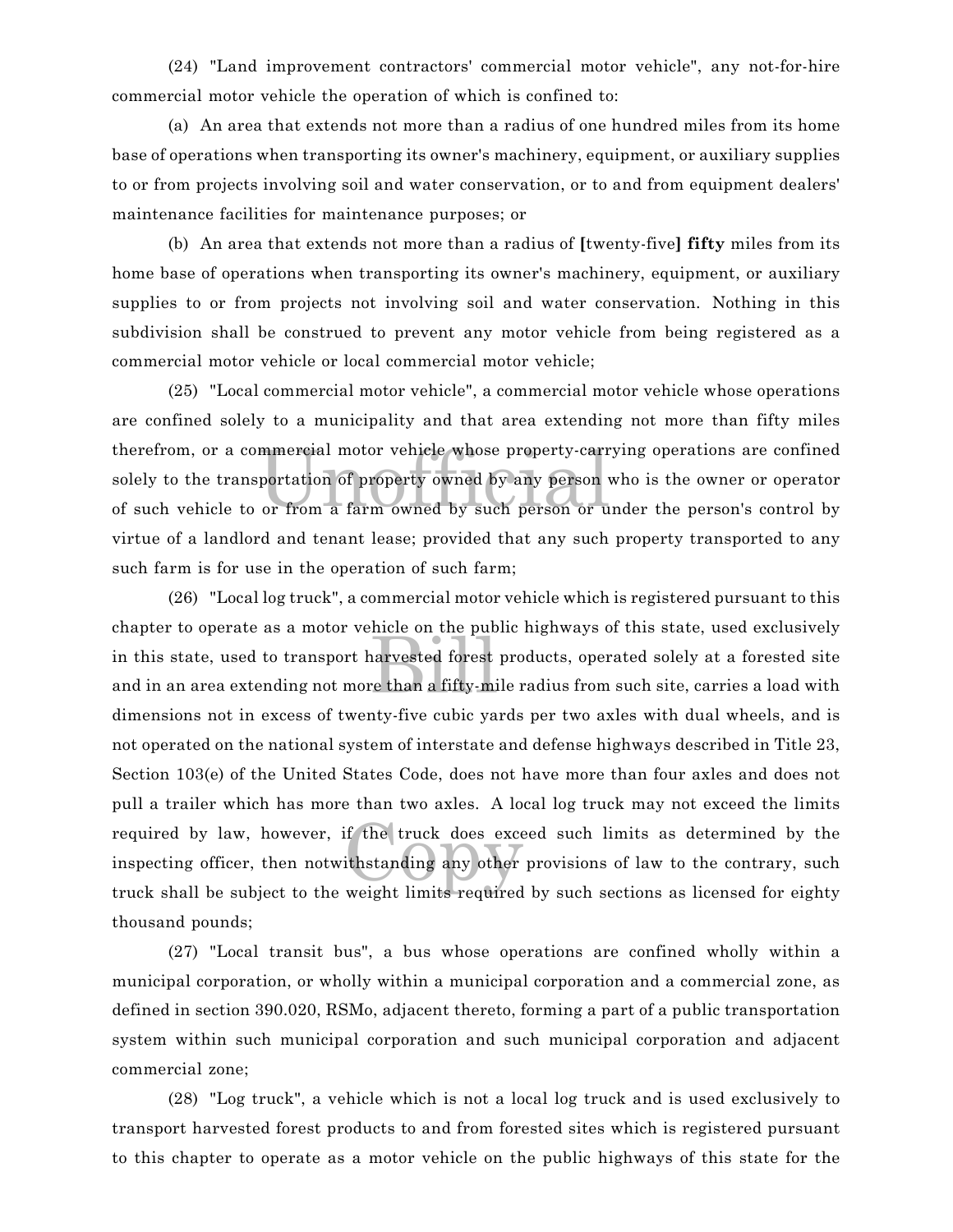transportation of harvested forest products;

(29) "Major component parts", the rear clip, cowl, frame, body, cab, front-end assembly, and front clip, as those terms are defined by the director of revenue pursuant to rules and regulations or by illustrations;

(30) "Manufacturer", any person, firm, corporation or association engaged in the business of manufacturing or assembling motor vehicles, trailers or vessels for sale;

(31) "Mobile scrap processor", a business located in Missouri or any other state that comes onto a salvage site and crushes motor vehicles and parts for transportation to a shredder or scrap metal operator for recycling;

(32) "Motor change vehicle", a vehicle manufactured prior to August, 1957, which receives a new, rebuilt or used engine, and which used the number stamped on the original engine as the vehicle identification number;

(33) "Motor vehicle", any self-propelled vehicle not operated exclusively upon tracks, except farm tractors;

rs;<br>r vehicle primarily for business use", any veh<br>corcycle, motortricycle, or any commercial m (34) "Motor vehicle primarily for business use", any vehicle other than a recreational motor vehicle, motorcycle, motortricycle, or any commercial motor vehicle licensed for over twelve thousand pounds:

(a) Offered for hire or lease; or

(b) The owner of which also owns ten or more such motor vehicles;

(35) "Motorcycle", a motor vehicle operated on two wheels;

and two-wheen<br>and two-wheen<br>the a cyling (36) "Motorized bicycle", any two-wheeled or three-wheeled device having an automatic transmission and a motor with a cylinder capacity of not more than fifty cubic centimeters, which produces less than three gross brake horsepower, and is capable of propelling the device at a maximum speed of not more than thirty miles per hour on level ground;

veyance, temporary or<br>not be included in the (37) "Motortricycle", a motor vehicle operated on three wheels, including a motorcycle while operated with any conveyance, temporary or otherwise, requiring the use of a third wheel. A motortricycle shall not be included in the definition of all-terrain vehicle;

(38) "Municipality", any city, town or village, whether incorporated or not;

(39) "Nonresident", a resident of a state or country other than the state of Missouri;

(40) "Non-USA-std motor vehicle", a motor vehicle not originally manufactured in compliance with United States emissions or safety standards;

(41) "Operator", any person who operates or drives a motor vehicle;

(42) "Owner", any person, firm, corporation or association, who holds the legal title to a vehicle or in the event a vehicle is the subject of an agreement for the conditional sale or lease thereof with the right of purchase upon performance of the conditions stated in the agreement and with an immediate right of possession vested in the conditional vendee or lessee, or in the event a mortgagor of a vehicle is entitled to possession, then such conditional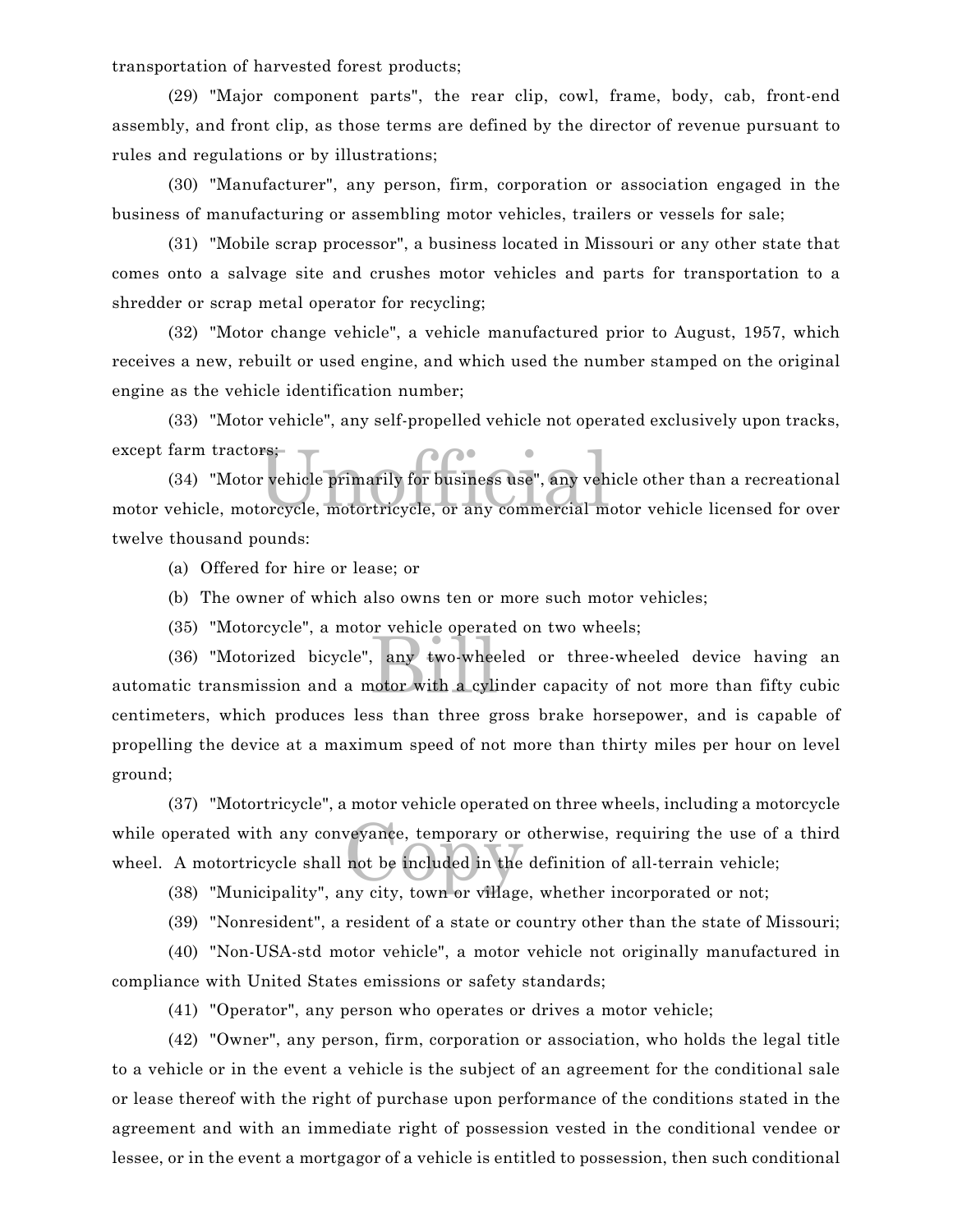vendee or lessee or mortgagor shall be deemed the owner for the purpose of this law;

(43) "Public garage", a place of business where motor vehicles are housed, stored, repaired, reconstructed or repainted for persons other than the owners or operators of such place of business;

(44) "Rebuilder", a business that repairs or rebuilds motor vehicles owned by the rebuilder, but does not include certificated common or contract carriers of persons or property;

(45) "Reconstructed motor vehicle", a vehicle that is altered from its original construction by the addition or substitution of two or more new or used major component parts, excluding motor vehicles made from all new parts, and new multistage manufactured vehicles;

including therein sleeping and eating<br>hed to the motor vehicle or attached to a un<br>le. Nothing herein shall prevent any motor (46) "Recreational motor vehicle", any motor vehicle designed, constructed or substantially modified so that it may be used and is used for the purposes of temporary housing quarters, including therein sleeping and eating facilities which are either permanently attached to the motor vehicle or attached to a unit which is securely attached to the motor vehicle. Nothing herein shall prevent any motor vehicle from being registered as a commercial motor vehicle if the motor vehicle could otherwise be so registered;

(47) "Rollback or car carrier", any vehicle specifically designed to transport wrecked, disabled or otherwise inoperable vehicles, when the transportation is directly connected to a wrecker or towing service;

ination", a combi<br>or truck tractor (48) "Saddlemount combination", a combination of vehicles in which a truck or truck tractor tows one or more trucks or truck tractors, each connected by a saddle to the frame or fifth wheel of the vehicle in front of it. The "saddle" is a mechanism that connects the front axle of the towed vehicle to the frame or fifth wheel of the vehicle in front and functions like a fifth wheel kingpin connection. When two vehicles are towed in this manner the combination is called a double saddlemount combination. When three vehicles are towed in this manner, the combination is called a triple saddlemount combination;

is called a triple sadd<br>nd dismantler", a busir<br>of and buys and solls u (49) "Salvage dealer and dismantler", a business that dismantles used motor vehicles for the sale of the parts thereof, and buys and sells used motor vehicle parts and accessories;

(50) "Salvage vehicle", a motor vehicle, semitrailer or house trailer which, by reason of condition or circumstance, has been declared salvage, either by its owner, or by a person, firm, corporation, or other legal entity exercising the right of security interest in it, or by an insurance company as a result of settlement of a claim for loss due to damage or theft; or a vehicle, ownership of which is evidenced by a salvage title; or abandoned property which is titled pursuant to section 304.155, RSMo, or section 304.157, RSMo, and designated with the words "salvage/abandoned property";

(51) "School bus", any motor vehicle used solely to transport students to or from school or to transport students to or from any place for educational purposes;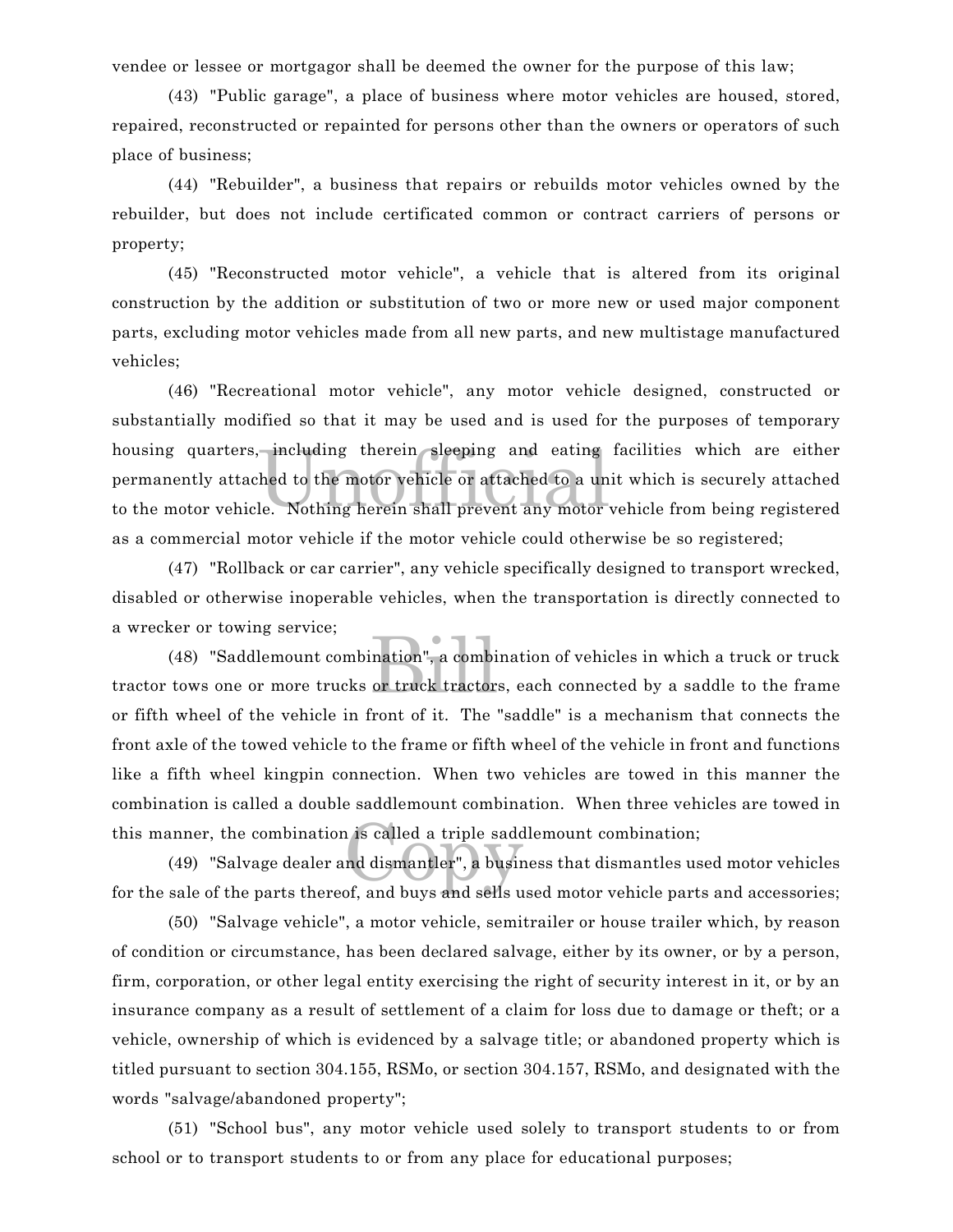(52) "Shuttle bus", a motor vehicle used or maintained by any person, firm, or corporation as an incidental service to transport patrons or customers of the regular business of such person, firm, or corporation to and from the place of business of the person, firm, or corporation providing the service at no fee or charge. Shuttle buses shall not be registered as buses or as commercial motor vehicles;

Unity of this section;<br>(54) "Specially constructed motor vehicle", a motor vehicle which shall not have been (53) "Special mobile equipment", every self-propelled vehicle not designed or used primarily for the transportation of persons or property and incidentally operated or moved over the highways, including farm equipment, implements of husbandry, road construction or maintenance machinery, ditch-digging apparatus, stone crushers, air compressors, power shovels, cranes, graders, rollers, well-drillers and wood-sawing equipment used for hire, asphalt spreaders, bituminous mixers, bucket loaders, ditchers, leveling graders, finished machines, motor graders, road rollers, scarifiers, earth-moving carryalls, scrapers, drag lines, concrete pump trucks, rock-drilling and earth-moving equipment. This enumeration shall be deemed partial and shall not operate to exclude other such vehicles which are within the general terms of this section;

originally constructed under a distinctive name, make, model or type by a manufacturer of motor vehicles. The term "specially constructed motor vehicle" includes kit vehicles;

(55) "Stinger-steered combination", a truck tractor-semitrailer wherein the fifth wheel is located on a drop frame located behind and below the rearmost axle of the power unit;

behind and be<br>bup of two or mo<br>of which is mo (56) "Tandem axle", a group of two or more axles, arranged one behind another, the distance between the extremes of which is more than forty inches and not more than ninety-six inches apart;

(57) "Tractor", "truck tractor" or "truck-tractor", a self-propelled motor vehicle designed for drawing other vehicles, but not for the carriage of any load when operating independently. When attached to a semitrailer, it supports a part of the weight thereof;

hicle without motive p<br>re and for being drawn<br>ks. including a somitr (58) "Trailer", any vehicle without motive power designed for carrying property or passengers on its own structure and for being drawn by a self-propelled vehicle, except those running exclusively on tracks, including a semitrailer or vehicle of the trailer type so designed and used in conjunction with a self-propelled vehicle that a considerable part of its own weight rests upon and is carried by the towing vehicle. The term "trailer" shall not include cotton trailers as defined in subdivision (8) of this section and shall not include manufactured homes as defined in section 700.010, RSMo;

(59) "Truck", a motor vehicle designed, used, or maintained for the transportation of property;

(60) "Truck-tractor semitrailer-semitrailer", a combination vehicle in which the two trailing units are connected with a B-train assembly which is a rigid frame extension attached to the rear frame of a first semitrailer which allows for a fifth-wheel connection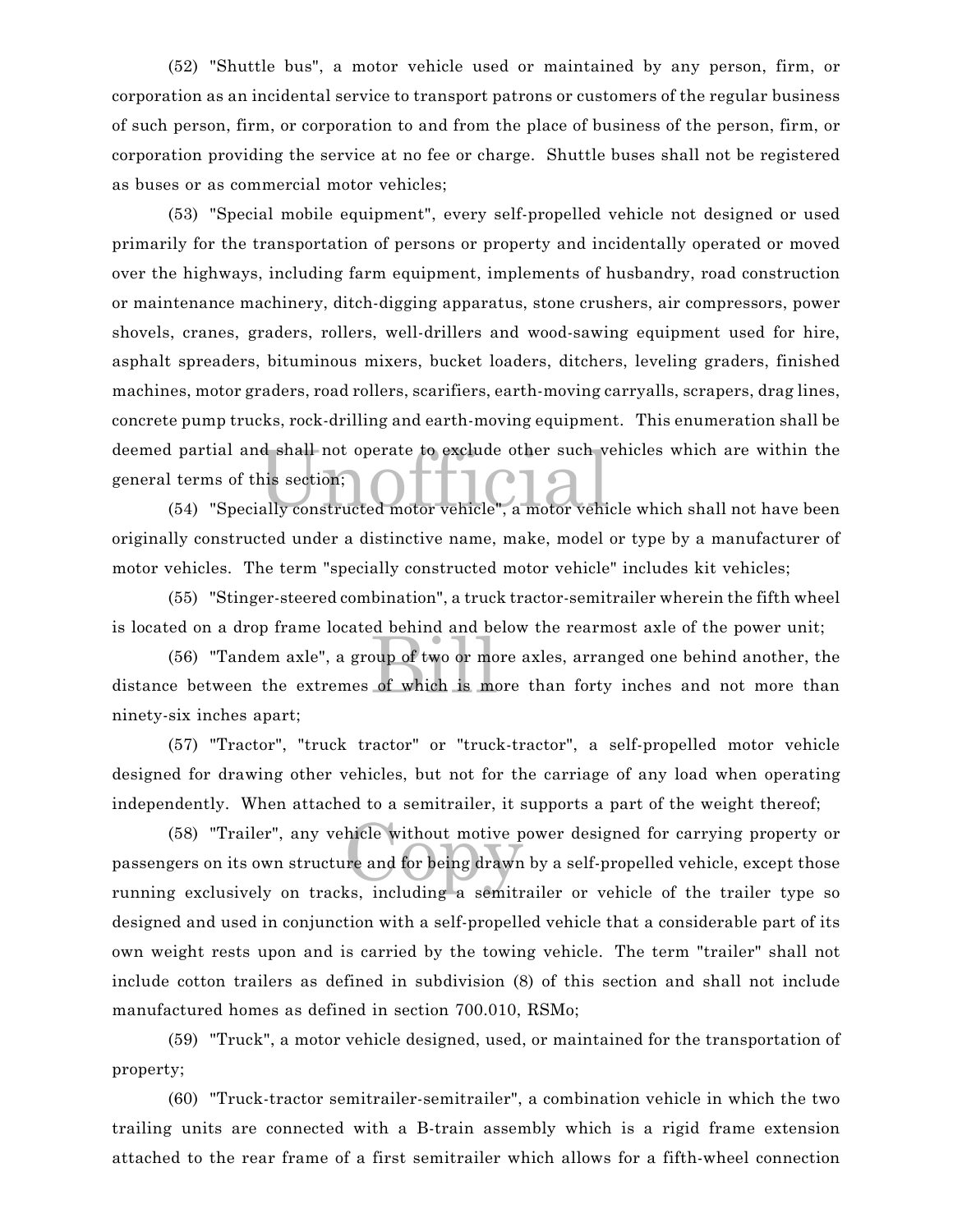point for the second semitrailer and has one less articulation point than the conventional "A dolly" connected truck-tractor semitrailer-trailer combination;

(61) "Truck-trailer boat transporter combination", a boat transporter combination consisting of a straight truck towing a trailer using typically a ball and socket connection with the trailer axle located substantially at the trailer center of gravity rather than the rear of the trailer but so as to maintain a downward force on the trailer tongue;

(62) "Used parts dealer", a business that buys and sells used motor vehicle parts or accessories, but not including a business that sells only new, remanufactured or rebuilt parts. "Business" does not include isolated sales at a swap meet of less than three days;

the definition of the term "bus" or "commercial motor vehicle" as defined by subdivisions (6)<br>and (7) of this section, nor shall a vanpool driver be deemed a "chauffeur" as that term is<br>defined by section 302.010, RSMo; no (63) "Vanpool", any van or other motor vehicle used or maintained by any person, group, firm, corporation, association, city, county or state agency, or any member thereof, for the transportation of not less than eight nor more than forty-eight employees, per motor vehicle, to and from their place of employment; however, a vanpool shall not be included in the definition of the term "bus" or "commercial motor vehicle" as defined by subdivisions (6) and (7) of this section, nor shall a vanpool driver be deemed a "chauffeur" as that term is arrangements, recreational, personal, or maintenance uses constitute an unlicensed use of the motor vehicle, unless used for monetary profit other than for use in a ride-sharing arrangement;

bicycles, vehicle<br>bicycles, vehicle<br>ely on fixed rail (64) "Vehicle", any mechanical device on wheels, designed primarily for use, or used, on highways, except motorized bicycles, vehicles propelled or drawn by horses or human power, or vehicles used exclusively on fixed rails or tracks, or cotton trailers or motorized wheelchairs operated by handicapped persons;

(65) "Wrecker" or "tow truck", any emergency commercial vehicle equipped, designed and used to assist or render aid and transport or tow disabled or wrecked vehicles from a highway, road, street or highway rights-of-way to a point of storage or repair, including towing a replacement vehicle to replace a disabled or wrecked vehicle;

to replace a disabled<br>ng service", the act of (66) "Wrecker or towing service", the act of transporting, towing or recovering with a wrecker, tow truck, rollback or car carrier any vehicle not owned by the operator of the wrecker, tow truck, rollback or car carrier for which the operator directly or indirectly receives compensation or other personal gain.

301.069. **A driveaway license plate may not be used on a vehicle used or operated on a highway except for the purpose of transporting vehicles in transit. Driveaway license plates may not be used by tow truck operators** transporting wrecked, disabled, abandoned, improperly parked or burned vehiclesr each driveaway license there shall be paid an annual license fee of forty-four dollars and fifty cents for one set of plates or such insignia as the director may issue which shall be attached to the motor vehicle as prescribed in this chapter. Applicants may choose to obtain biennial